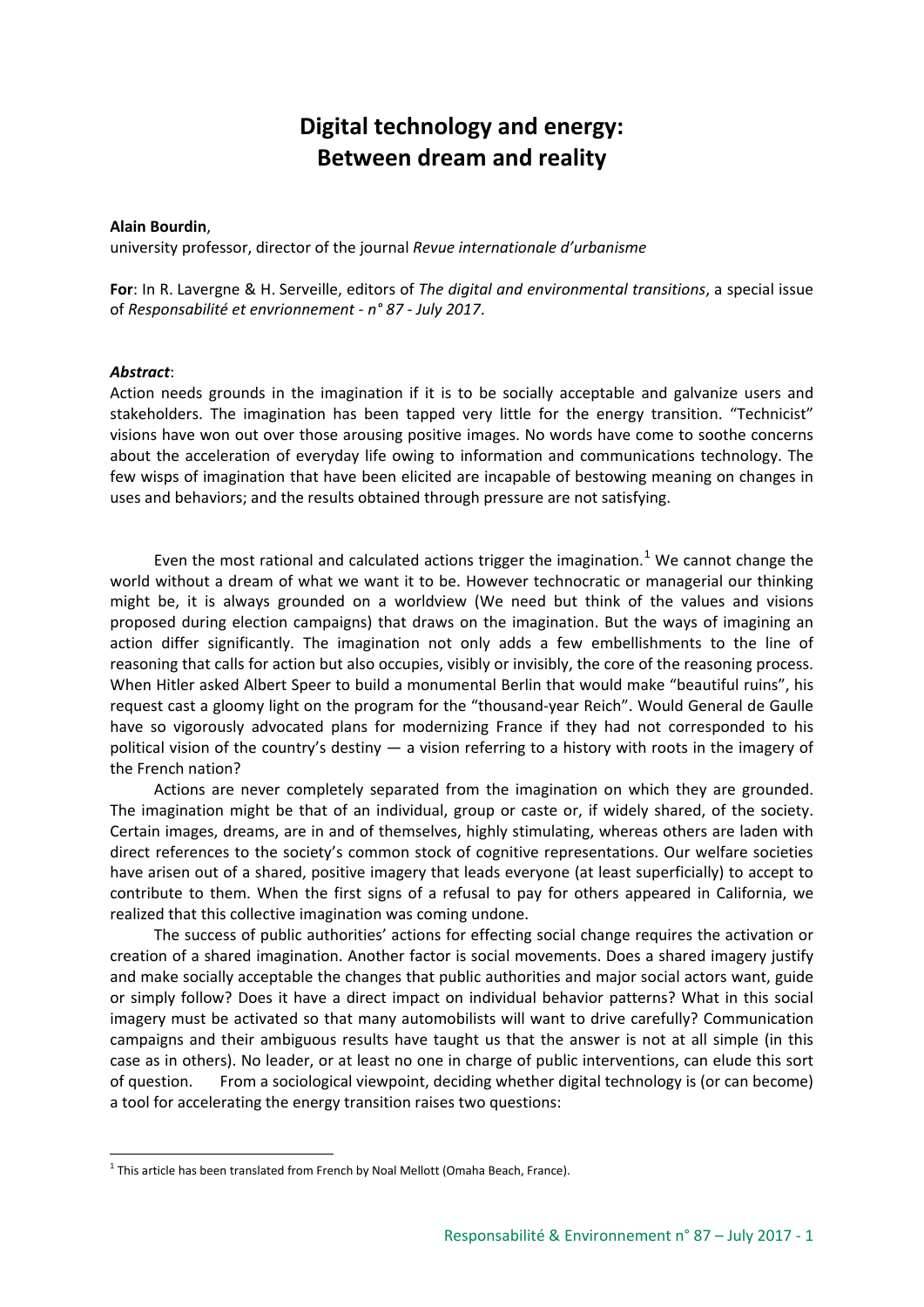$-$  Is there a pool of images that bring the energy and digital transitions together in a shared, positive vision of a possible future for our societies? If this imagery does not exist, can it be created?

— Does or can this imagery have an impact on everyday behaviors and practices?

We have the impression of going back forty years, before the Bruntland report (WCED 1987).

To its advantage, the phrase "sustainable development" bears the image of something that lasts, involves a legacy and serves as a reference mark. It evokes the idea of security. These connotations are even stronger when, as in French, this phrase is formulated as "durable development".

What is the energy transition? Not a turning point, even less a revolution! It is of the same type as the demographic transition: a set of observed facts that signal the passage from an old to a new state of equilibrium. The persons involved in the demographic transition fortunately had other ideas (the family, consumption, happiness, the future…) than demographics in mind.

It is hard to come up with an idea that so weakly activates the collective imagination as the energy transition. This idea is relegated to the purely technical realm of utility companies and public policy-makers. Energy does not draw references from a rich repertory in the imagination. There is no (or no longer) an imagery associated with energy. The time has passed when energy was brought up vivid images: the horsepower of steam engines and locomotives during the industrial revolution; or the "electricity fairy" who, with a wave of the wand, turned on something priceless and recognizable: light. Even though energy is omnipresent in daily life, we sorely lack basic ideas about it. As a consequence, our relation to energy has become abstract, image-less. For this reason, games, contests, etc. are important when we want to induce or follow up on behaviors for saving energy.

Opposite this "technicist" dismissal of the imagination, Jeremy Rifkin's (2011) "third industrial revolution" proposes positive images of a future that strongly stimulate the imagination. He makes us dream of a world where each house generates its own energy, where electric cars have gained the upper hand (the electricity needed for them generated from renewable sources), where digital devices and applications adjust not only the production and distribution of energy but also many everyday activities with, as a consequence, the upsurge in "telecommuting" (working on-line from home), and where pyramidal (hierarchical) relations yield to lateral (horizontal) relationships. We are entering a world of mobility, individuality, cooperation. This series of images evokes individualization and the return to an old American dream: the end of cities. This last point might not attract other societies, unlike the association between the energy transition and the process of individualization, which takes on meaning in quite different contexts. Individualization does not mean the absence of social relations and cooperative actions, or of altruism. The attraction exercised by human rights organizations stems from the association between altruism (chosen, voluntary) and individualization. This worldview corresponds to the aspirations of many people, in particular college graduates.

Rikfin's is one of the few narratives that so tightly links the energy transition to a utopia or, at least, plays on the imagination. The same ingredients could be used to bake other stories about, for example, the embellishment of cities (a major issue). We have difficulty imagining the whole world living in Rifkin-like localities, which, roughly speaking, resemble a sustainable variant of a *Little House on the Prairie* equipped with digital devices. Although this new technology is spawning a host of applications for managing and running cities, we are lacking narratives that make us enthusiastic… and reassure us. Hastily sketched images of cities going through the energy transition, debates about big data and daily news programs all call up the figure of Big Brother, as in George Orwell's novel, *Nineteen Eighty-Four*.

Alarmists' declarations, when they lead people to reason along the line of "Damned bedamned", are their own undoing. Responding to them is not easy, but for all that, we must systematically sidestep them. When ringing an alarm, it is necessary to point toward a reassuring exit. The point is the need to adopt narratives that move people and appeal to the imagination. In the case of digital technology, the purpose should also be to reassure people about the impact, but in a different way and on a different point.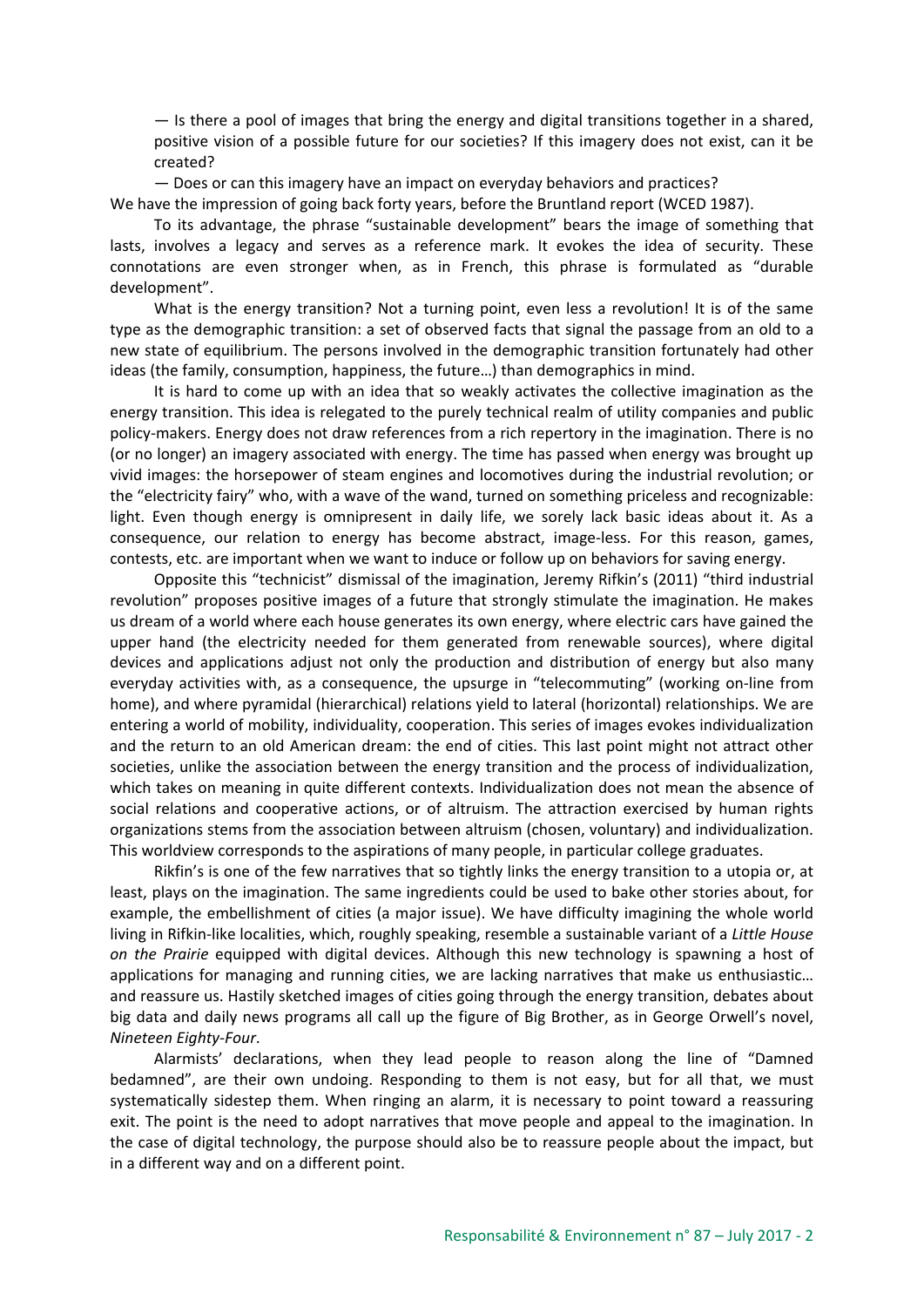Let us step out of the current crisis mode. Nowadays, innovations are supposed to be disruptive. This might make sense for certain fields of technology and certain aspects of corporate organizations. In society however, it runs counter to what we observe. Successful innovations (including products such as mobile telephones) always fit into a continuity. They deepen trends without, for all that, causing a disruption. Disruptions are never well accepted in a society.

Although digital technology does not necessarily, or totally, disrupt society (and the debate goes on…), it does have an extraordinary force of acceleration (and not just of calculation). This aspect did not use to be evident in everyday life, but it is now pervasive. This technology has become our seven-league boots: trends are fast and farher-reaching. We thus come to feel as if we are sitting on top of the world, as if we are in control, since a smartphone application lets us know where and why a subway train has stopped — even though this knowledge does not make it start running. But this also causes apprehension, a feeling of powerlessness. Is this just the reaction of people born before the Internet? Maybe, in part, but such an explanation is short shrift. Persons born after the Internet also experience feelings of apprehension and uncertainty. I am referring to technology, to what it bears, what comes with it. After all, how many students in France (and not just their parents) are uncomfortable with the on-line application procedure for enrollment in a post-secondary establishment? Here too, reassuring narratives are needed to tell about something other than the many swindles and other aggressive acts perpetrated on the Internet.

To use the "collective imagination" to construct specific images, a narrative is needed. This task is not so much the job of specialists who will optimally format the narrative for different channels of communication. It is a complicated process that draws on various talents, a capacity for creativity and a solid knowledge of the existing stock of social imagery. Among those who possess such talents are technicians, who can help spin their know-how into narratives.

To make a long story short, the imagery for bringing the energy and digital transitions together in a shared positive vision of our society's future is insufficient. The versions currently proposed are not sufficiently uplifting and reassuring. Nevertheless, creating this imagery is not at all out of reach provided that stakeholders be persuaded that it is important to do so.

What about the impact of such imagery on everyday behaviors and practices? Anyone who thinks behavior patterns change at a snap of the fingers should be reminded of the title of Michel Crozier's book (1982): "You do not change society by decree". But maybe by pressure? It does have an effect, especially when it stems from economic necessity rather than the law; but it fosters behaviors for dodging restrictions, and it breeds unrest, conflicts and, sometimes, desperation. Counting on pressure alone could turn out to be a faulty line of reasoning.

Besides, contemporary lifestyles are much more diverse than it seems. Everyone (each family unit) elaborates its own lifestyle within a set of constraints. Given that persons belonging to the same social category or living in the same area tend to adopt the same lifestyle, we might come to think that lifestyles are similar. This is a very uneven description. As Pauline Silvestre (2017) has shown, the inhabitants of a locality on the outskirts of the greater Paris metropolitan area played on constraints and elaborated rather different lifestyles as a function of their preferences and their knowledge of the context. Even under tight constraints, the lifestyles they adopted expressed the specific individual or household. It expressed their identity and self-confidence (or lack of it). I mention this to point out that we can intervene only with very fine touches.

The adoption of a set of virtuous behavior patterns for saving energy thanks, in particular, to digital devices and applications calls for changing lifestyles. Technicians often start out from the idea that people will like "it" since it is good for them  $-$  for example, that people understand the information coming from their Linky and have no phantasms about this smart electric meter, that they will happily accept to restrain their mobility to spend less on transportation, etc. How naive!